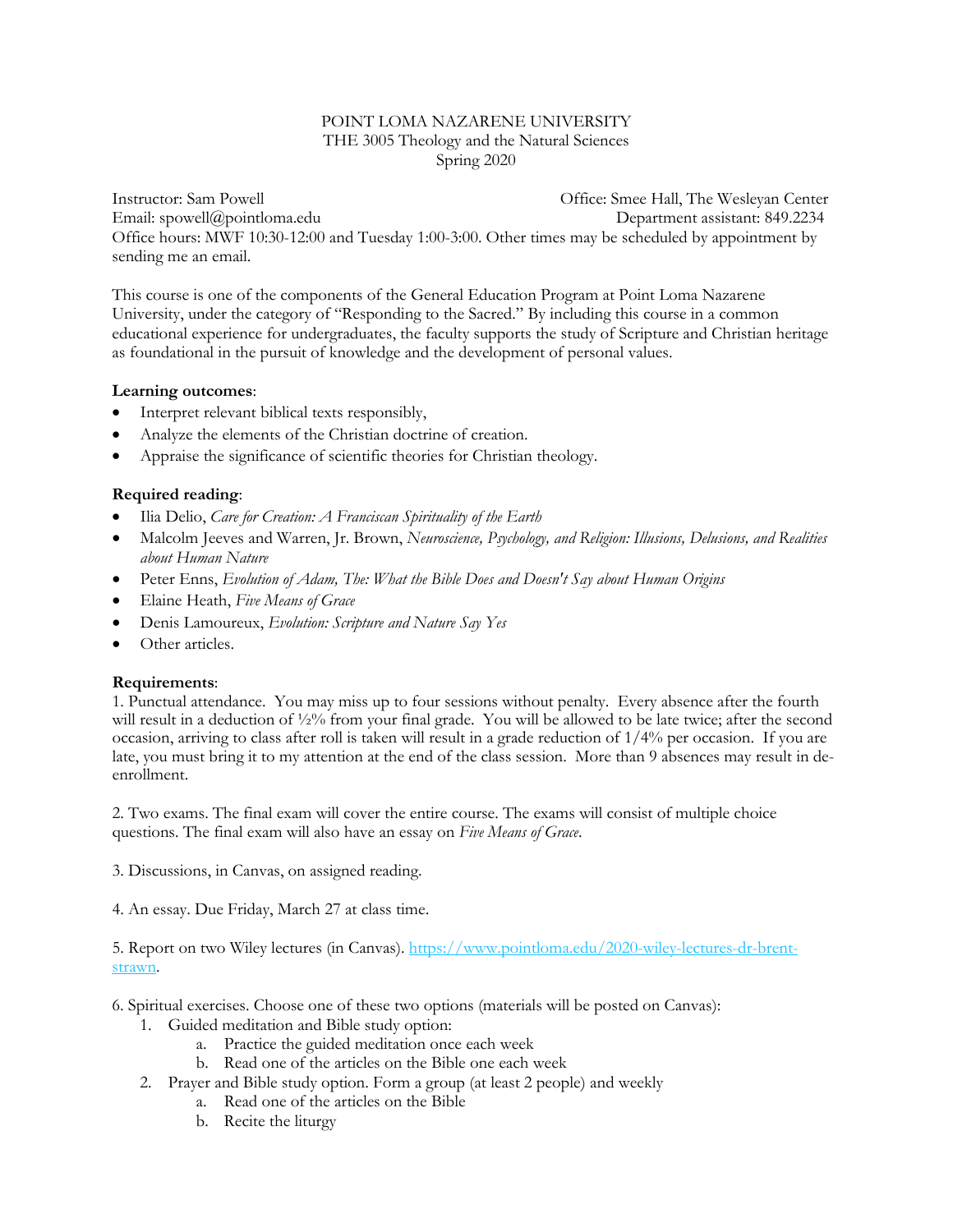| <b>Grading</b> (percentages are approximate): |                                  |  |  |
|-----------------------------------------------|----------------------------------|--|--|
| Midterm exam                                  | 80                               |  |  |
| Final exam                                    | 120                              |  |  |
| Canvas discussions                            | 22                               |  |  |
| Essay                                         | 80                               |  |  |
| Wiley lecture reports                         | $10(5$ each)                     |  |  |
| Spiritual exercises                           | 36 (3 points per week, 12 weeks) |  |  |

# **PLNU Policies**

- INCOMPLETES AND LATE ASSIGNMENTS: All assignments are to be submitted/turned in by the beginning of the class session when they are due—including assignments posted in Canvas. Incompletes will only be assigned in extremely unusual circumstances.
- FINAL EXAMINATION POLICY: Successful completion of this class requires taking the final examination on its scheduled day. The final examination schedule is posted on the Class Schedules site. **No requests for early examinations or alternative days will be approved**.
- PLNU COPYRIGHT POLICY: Point Loma Nazarene University, as a non-profit educational institution, is entitled by law to use materials protected by the US Copyright Act for classroom education. Any use of those materials outside the class may violate the law.
- PLNU ACADEMIC HONESTY POLICY: Students should demonstrate academic honesty by doing original work and by giving appropriate credit to the ideas of others. Academic dishonesty is the act of presenting information, ideas, and/or concepts as one's own when in reality they are the results of another person's creativity and effort. A faculty member who believes a situation involving academic dishonesty has been detected may assign a failing grade for that assignment or examination, or, depending on the seriousness of the offense, for the course. Faculty should follow and students may appeal using the procedure in the university Catalog. See Academic Policies for definitions of kinds of academic dishonesty and for further policy information.
- PLNU ACADEMIC ACCOMMODATIONS POLICY: If you have a diagnosed disability, please contact PLNU's Disability Resource Center (DRC) within the first two weeks of class to demonstrate need and to register for accommodation by phone at 619-849-2486 or by e-mail at DRC@pointloma.edu. See Disability Resource Center for additional information.

## OTHER MATTERS:

- Email is an official mode of communication in this course.
- Computers and other electronic devices may not be used in class.
- Procrastination and denial: If you find yourself getting behind in assignments, it is important to communicate with me so that you don't get into a downward spiral of missing assignments.
- Inclusive language: The School of Theology and Christian Ministry is committed to the equality of women and men. Recognizing that people have often used the English language in ways that imply the exclusion or inferiority of women, the department urges students, faculty and staff to avoid sexist language in public discourse, in classroom discussion, and in their writings.

| $15$ -Jan | McGrath, c. 5               |                       |
|-----------|-----------------------------|-----------------------|
| $17$ -Jan | McGrath, pp. 65-78          |                       |
| $20$ -Jan | Martin Luther King, Jr. Day |                       |
| $22$ -Jan | McGrath, pp. 78-82          | Spiritual exercise #1 |
| $24$ -Jan | McGrath, pp. 82-86          |                       |
| $27$ -Jan | McGrath, pp. 86-92          | Spiritual exercise #2 |
| $29$ -Jan | McGrath (86-92 continued)   |                       |
| $31$ -Jan | McGrath, pp. 102-106        |                       |
| $3-Feb$   | McGrath, pp. 106-112        | Spiritual exercise #3 |
| 5-Feb     | Mcgrath, pp. 112-116        |                       |
| 7-Feb     | McGrath (112-116 continued) |                       |